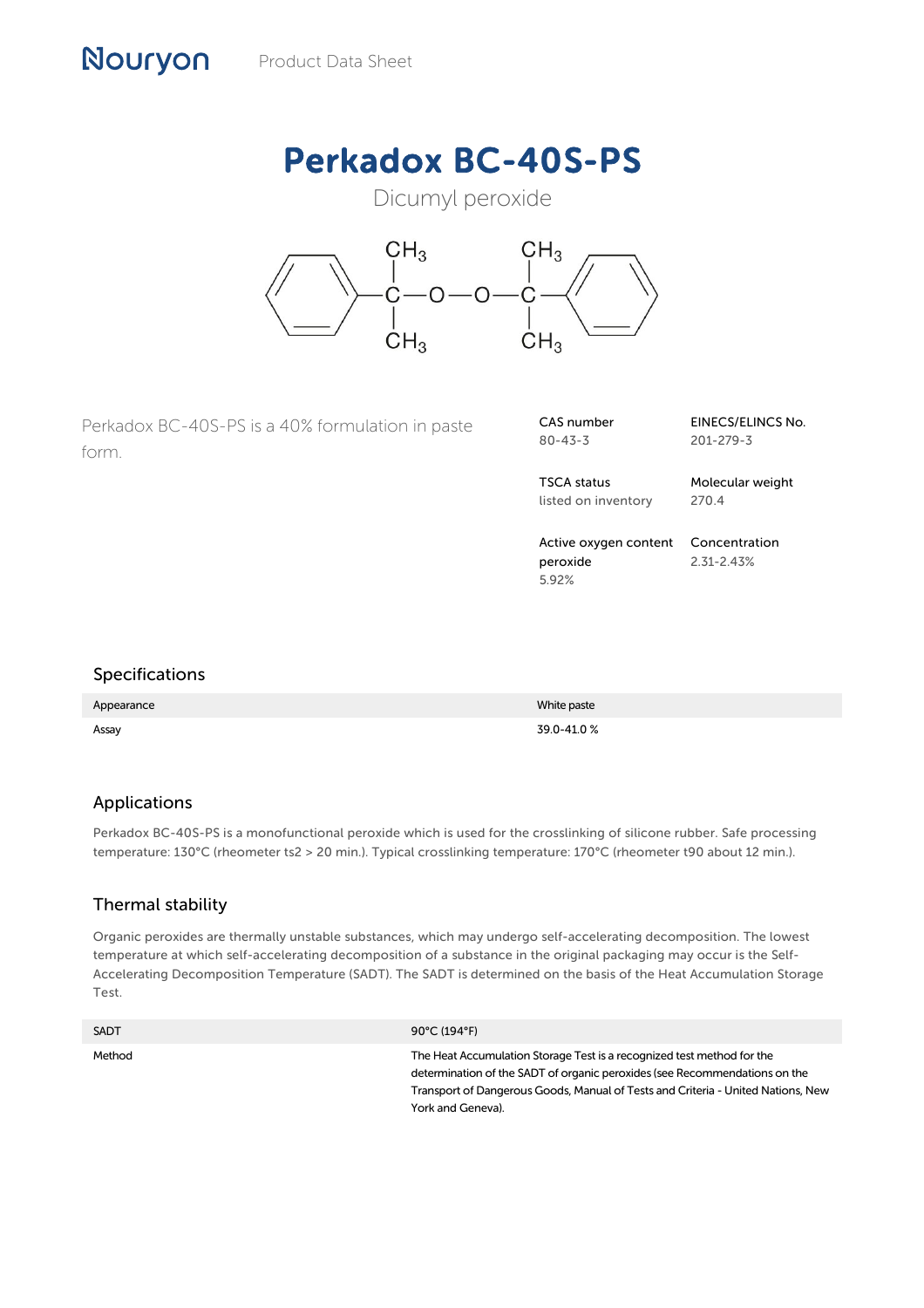#### Storage

Due to the relatively unstable nature of organic peroxides a loss of quality can be detected over a period of time. To minimize the loss of quality, Nouryon recommends a maximum storage temperature

| Ts Max. | $30^{\circ}$ C (86 $^{\circ}$ F)                                                                                                                                               |
|---------|--------------------------------------------------------------------------------------------------------------------------------------------------------------------------------|
| Note    | When stored under the recommended storage conditions, Perkadox BC-40S-PS<br>will remain within the Nouryon specifications for a period of at least 6 months after<br>delivery. |

#### Packaging and transport

The standard packaging is a plastic pail of 20 kg net weight. Both packaging and transport meet the international regulations. For the availability of other packed quantities consult your Nouryon representative. Perkadox BC-40S-PS is classified as Flammable solid, class 4. 1, UN 1325.

# Safety and handling

Keep containers tightly closed. Store and handle Perkadox BC-40S-PS in a dry well-ventilated place away from sources of heat or ignition and direct sunlight. Never weigh out in the storage room. Avoid contact with reducing agents (e. g. amines), acids, alkalines and heavy metal compounds (e. g. accelerators, driers and metal soaps). Please refer to the Safety Data Sheet (SDS) for further information on the safe storage, use and handling of Perkadox BC-40S-PS. This information should be thoroughly reviewed prior to acceptance of this product. The SDS is available at nouryon.com/sdssearch.

#### Major decomposition products

Methane, Acetophenone, 2-Phenylpropanol-2, -methylstyrene